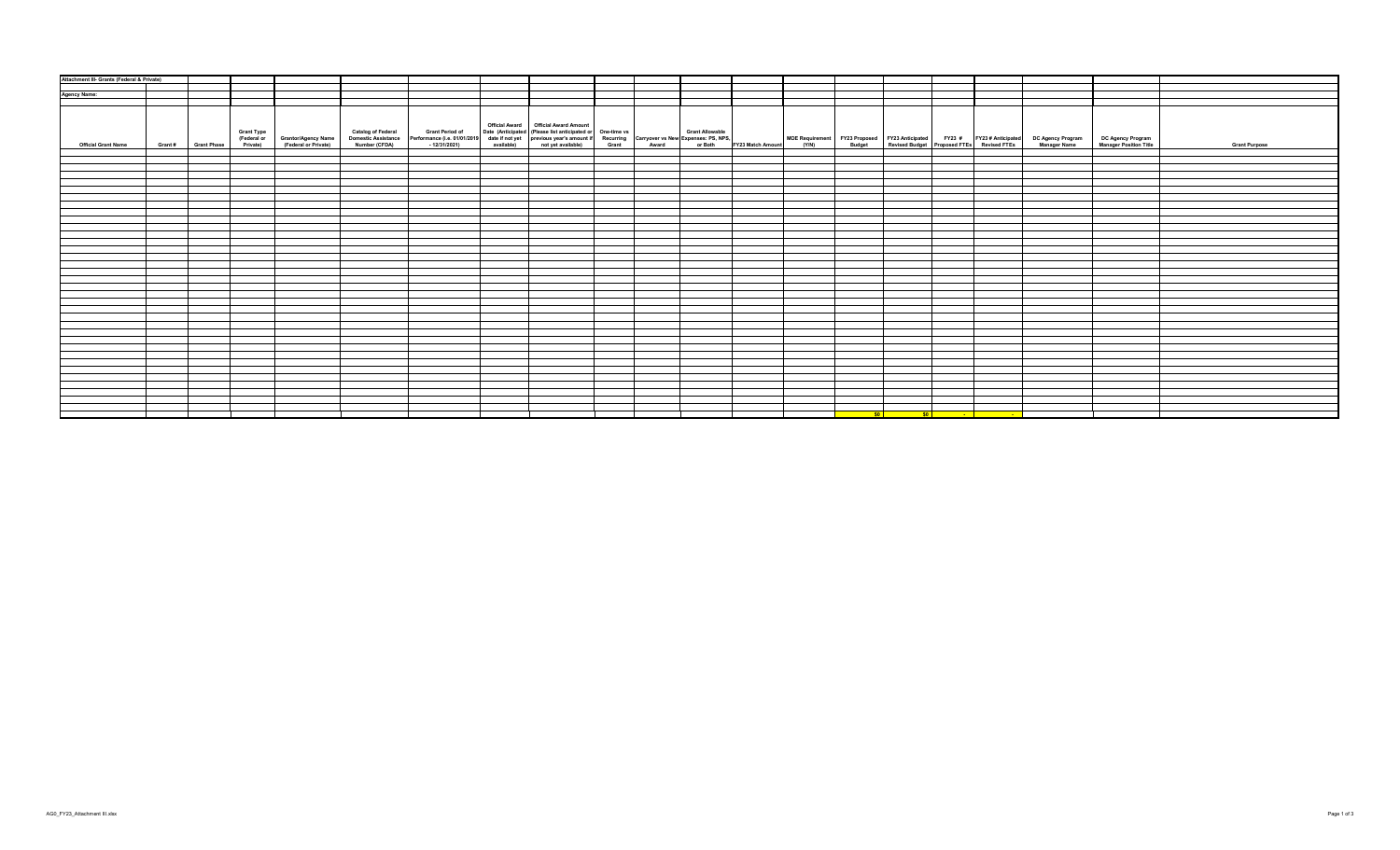|                     | <b>Attachment III-Federal Payments</b> |                                 |                |                 |                 |           |              |
|---------------------|----------------------------------------|---------------------------------|----------------|-----------------|-----------------|-----------|--------------|
| <b>Agency Name:</b> |                                        |                                 |                |                 |                 |           |              |
|                     |                                        |                                 |                |                 |                 |           |              |
|                     |                                        |                                 |                |                 |                 |           |              |
|                     |                                        |                                 |                |                 |                 |           |              |
|                     |                                        |                                 |                |                 |                 |           |              |
|                     |                                        | Agency Fund # Agency Fund Title | <b>Purpose</b> | FY 2022 Payment | FY 2023 Payment | Change    | New/On-going |
|                     |                                        |                                 |                |                 |                 | 0         |              |
|                     |                                        |                                 |                |                 |                 | 0         |              |
|                     |                                        |                                 |                |                 |                 | 0         |              |
|                     |                                        |                                 |                |                 |                 | 0         |              |
|                     |                                        |                                 |                |                 |                 | 0         |              |
|                     |                                        |                                 |                |                 |                 | 0         |              |
|                     |                                        |                                 |                |                 |                 | 0         |              |
|                     |                                        |                                 |                |                 |                 | 0         |              |
|                     |                                        |                                 |                |                 |                 | $\pmb{0}$ |              |
|                     |                                        |                                 |                |                 |                 | 0         |              |
|                     |                                        |                                 |                |                 |                 | 0         |              |
|                     |                                        |                                 |                |                 |                 | 0         |              |
|                     |                                        |                                 |                |                 |                 | 0         |              |
|                     |                                        |                                 |                |                 |                 | 0         |              |
|                     |                                        |                                 |                |                 |                 | 0         |              |
|                     |                                        |                                 |                | \$0             | \$0             | \$0       |              |